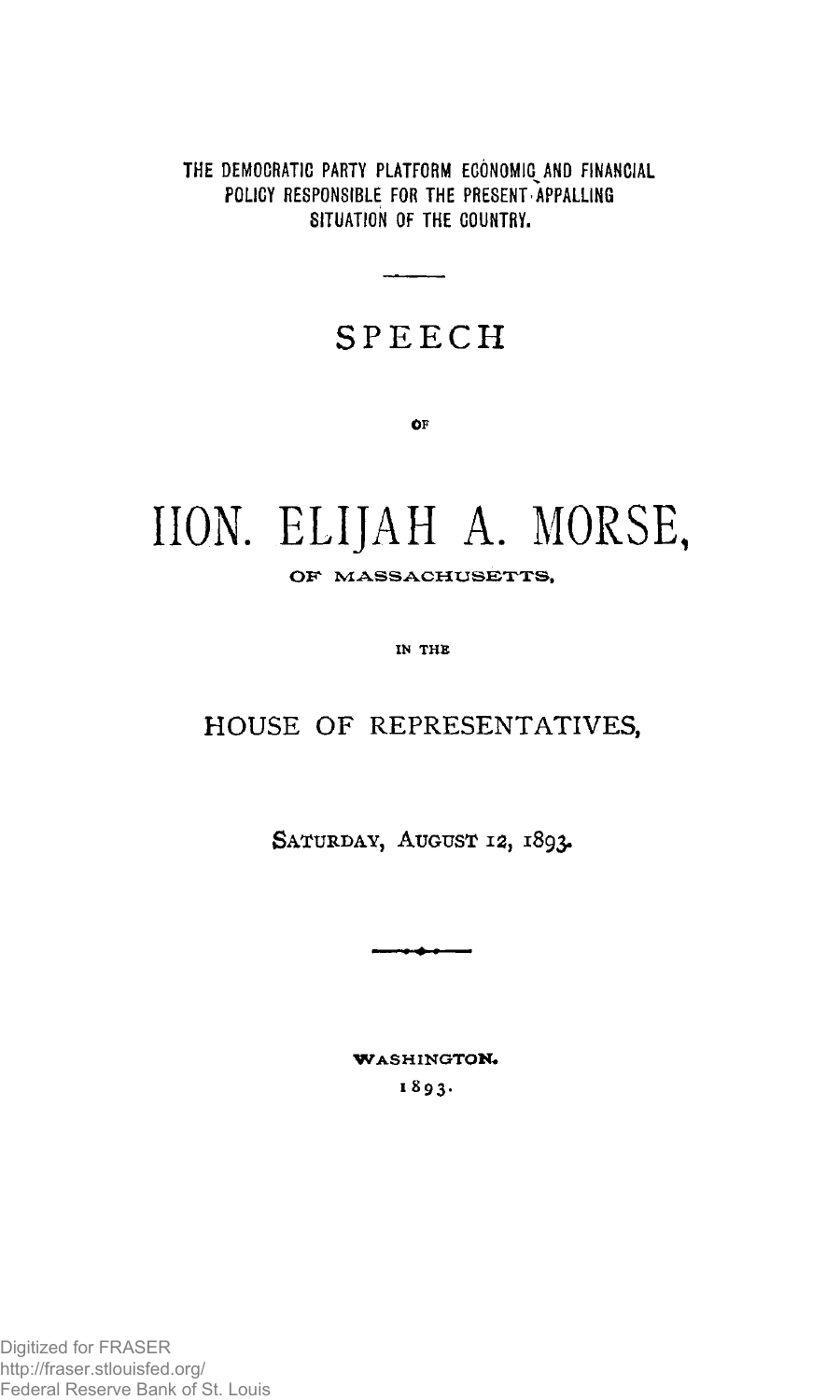### **SPEEC H**  OF

## **HON". ELIJA H A. MORSE.**

The House having under consideration the bill (H. R. 1) to repeal a part of<br>an act, approved July 14, 1890, entitled "An act directing the purchase of<br>silver builion and the issue of Treasury notes thereon, and for other

Mr. MORSE said:

Mr. **SPEAKER**: There comes down to us from mythological times a story that Hercules on his journey once came to a point where there were two roads. He did not know which to take. From one there emerged a maiden in gaudy attire, beckoning<br>him herway. Hercules said to her, "What is thy name?" She<br>replied, "My name is Pleasure, but my enemies call me Vice." And from the other road there emerged another maiden in modest<br>attire, beckoning 'him her way; and Hercules asked of her,<br>"What is thy name?" She replied, "My name is Virtue. The<br>road to which I invite you is difficult, b dishonor, and disgrace.

Mr. Speaker, I begin my remarks by saying that I am most heartily in favor of the repeal of the purchasing clause of the so-called Sherman silver bill, but the remainder of that act which declares that the Government shall maintain the metals at a parity is wise statesmanship and should stand.

So much of the President's message as relates to gold, silver, and the currency has my most hearty and unqualified approval. So much of his message is good sound Republican doctrine, and I believe is wise and far-reaching statesmanship, and meets the unqualified approval of a large majority of the people of this country, without regard to party affiliations.

One of the misfortunes of the present situation is that the socalled silver States have a representation in the other end of this building **entirety** disproportionate to their wealth, popula-

tion, or commercial importance. The great States of New York, Pennsylvania, Massachusetts, Illinois, Ohio, and Indiana have an aggregate population of nearly twenty millions; and these great empire States have not as much voice in the Senate, of the United States as the little silver States, with an aggregate population of about two millions, and who have sixteen votes in the Senate, and whose Representatives appear to see everything from, the mouth of the silver mine.

 $2$  6 and 5 and 6 and 6 and 6 and 6 and 6 and 6 and 6 and 6 and 6 and 6 and 6 and 6 and 6 and 6 and 6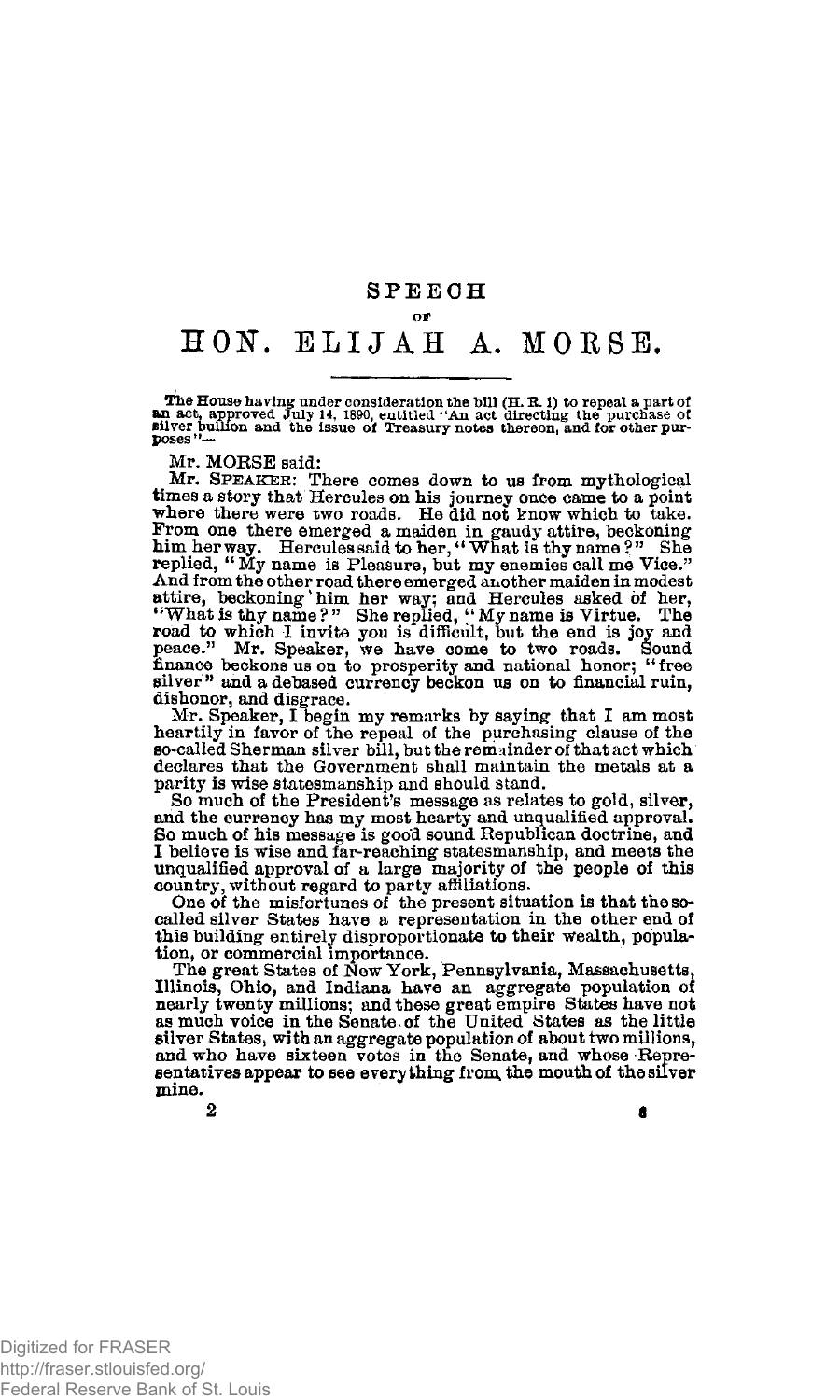Mr. MORSE. I must decline to be interrupted.

The SPEAKER. The gentleman from Massachusetts declines to yield.

Mr. SIMPSON. I would like to ask

Mr. MORSE. I have but twenty minutes, and with my time so limited I am sorry to be unable to yield for the question of the gentleman from Kansas.

Why the State of Nevada, with a population less than one-quarter of the population of my district, has two Senators and one Representative to vote to Mexicanize our currency and put us on a silver basis.

So far as I have been able • to gather from the speeches that have been made here, all the propositions before us upon which we are to vote, all the speakers, are monometallists and lead to a single standard, with the difference that the gentleman from Missouri, Mr. **BLAND**, and his followers, advocate a policy that would most assuredly place the country upon a silver fiasis, make gold ,merchandise, and drive the six or seven hundred millions of gold now in the country out of circulation as a basis of currency or as money.

I regard the proposition made upon this floor that this country unaided and alone can fix the value of silver and its ratio to gold, and compel other nations to adopt that ratio, as the veriest folly.

If this proposition is correct and that by an act of the United States Congress we can fix the ratio of the world, why load down the people with a silver dollar so large as 16 to IV Why not make it one-half or one-quarter that size?

This proposition is so absurd that it answers itself . Some of the speeches that I have listened to on this floor on this subject make me think of the boy whose father was a clergyman, who was asked by another boy if his father ever preached any of his old sermons? "Oh, yes," he said, " but he does not holler in the same place."

The arguments during this debate are the same old arguments which have often been refuted by abler tongues than mine. The only difference is that the Sp eaker does not "holler "in the same place.

Suppose that these gentlemen can succeed in passing a freecoinage measure, and suppose that the result which I have predicted should come to pass, *i. e.*, that the country should be put on a silver basis; why, what then? Talk about the tariff increasing the price of foreign goods; why, the tariff would be nowhere: tea, sugar, coffee, silk, and ten thousand things, necessities as well as luxuries, which we do not and can not produce in this country, would have to be paid for in gold or its equiv-alent in our depreciated currency, and would immediately in-crease in American money 30 or 40 per cent.

The rich would not be the only or principal sufferers. No class of our people will suffer so much from the depreciated currency as the poor and working people, the purchasing power of whose money would be immediately largely reduced.<br>And not only that, but the workingman's little savings, the

trust funds of widows and orphans invested in a railroad security, **8** 

Mr. SIMPSON. Will the gentleman permit me to ask a question?

Digitized for FRASER http://fraser.stlouisfed.org/ Federal Reserve Bank of St. Louis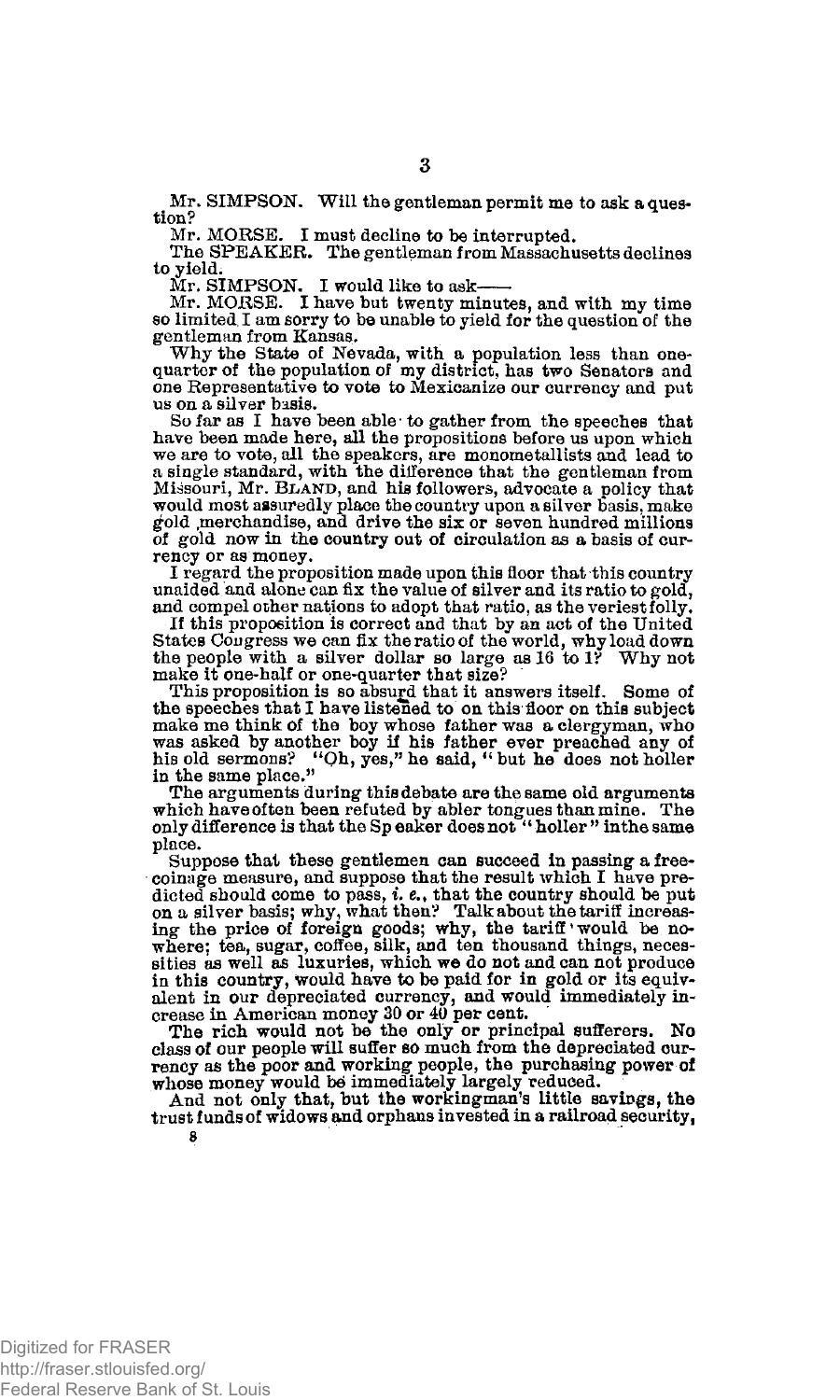a bond, or a mortgage, or deposited in a savings bank, would be reduced by one fell swoop the difference between a 57-cent dollar of silver, if the ratio is fixed at 16 to 1 at present value of silver, and a 100-cent gold dollar.

Whenever the great nations of the world, England,'France, Germany, Austria, and Russia, agree upon a ratio for gold and silver, then free coinage of silver will be wise and safe, and our currency, either gold or silver, will be the money of the great civilized nations of the world.

It was believed by the advocates of the purchasing clause of the Sherman act that it would have the effect to greatly enhance the price of silver, and place it perhaps on a parity with gold.

 $\bar{\phantom{a}}$  How signally and mournfully this prediction has failed is pat-<br>ent to the humblest citizen. The act had the effect to stimulate silver mining, new appliances have been invented like the steam drill, new and more powerful explosives have been used, and the direct effect has been to greatly cheapen instead of enhancing<br>the price of silver, and it is now proposed to jump out of the fry-<br>ing pan into the fire, and pass afree silver bill, by which we give<br>notice to the world to out stamped a dollar of 100 cents.

The wisest man that ever lived forbid this operation, when he said, under divine inspiration, " A false balance iskn abomination to the Lord, but a just weight is his delight."

I look upon this proposition to debase and degrade the currency as an effort very largely on the part of the debtor class to repudiate a portion of the debt under the cover and sanction of the Government of the United States.

Existing loans and indebtedness were created in the currency of the world, which the President describes in his message as gold worth 100 cents on the dollar.

And to pay them in a depreciated currency, worth 50 or 60 cents on the dollar, was forbidden on Mount Sinai, when the Almighty said, amidden pay and commanded Mosses to write on the table of stone, "Thou shalt not steal."

There is another important factor in the matter of this silver problem that must not be lost sight of, and that is, the cost of alluminum is being greatly cheapened, it is manufactured from<br>clay, and it is believed by those qualified to judge that it may<br>before long be produced for 10 the Washington Monument, whose lofty summit pierces the sky, fe capped with this beautiful metal.

It is a beautiful white metal, susceptible of a very high polish, and I believe is destined to take the place of silver In the arts, in tableware, and in the thousand uses to which silver is now employed, and if this is so it can not fail to further greatly depreciate the price of silver in the near future, and exaggerate the evils of silver currency.

Mr. Speaker, while I most heartily agree with the financial utterances of the President in his recent message to this House, I can not agree with him that the present appalling business 8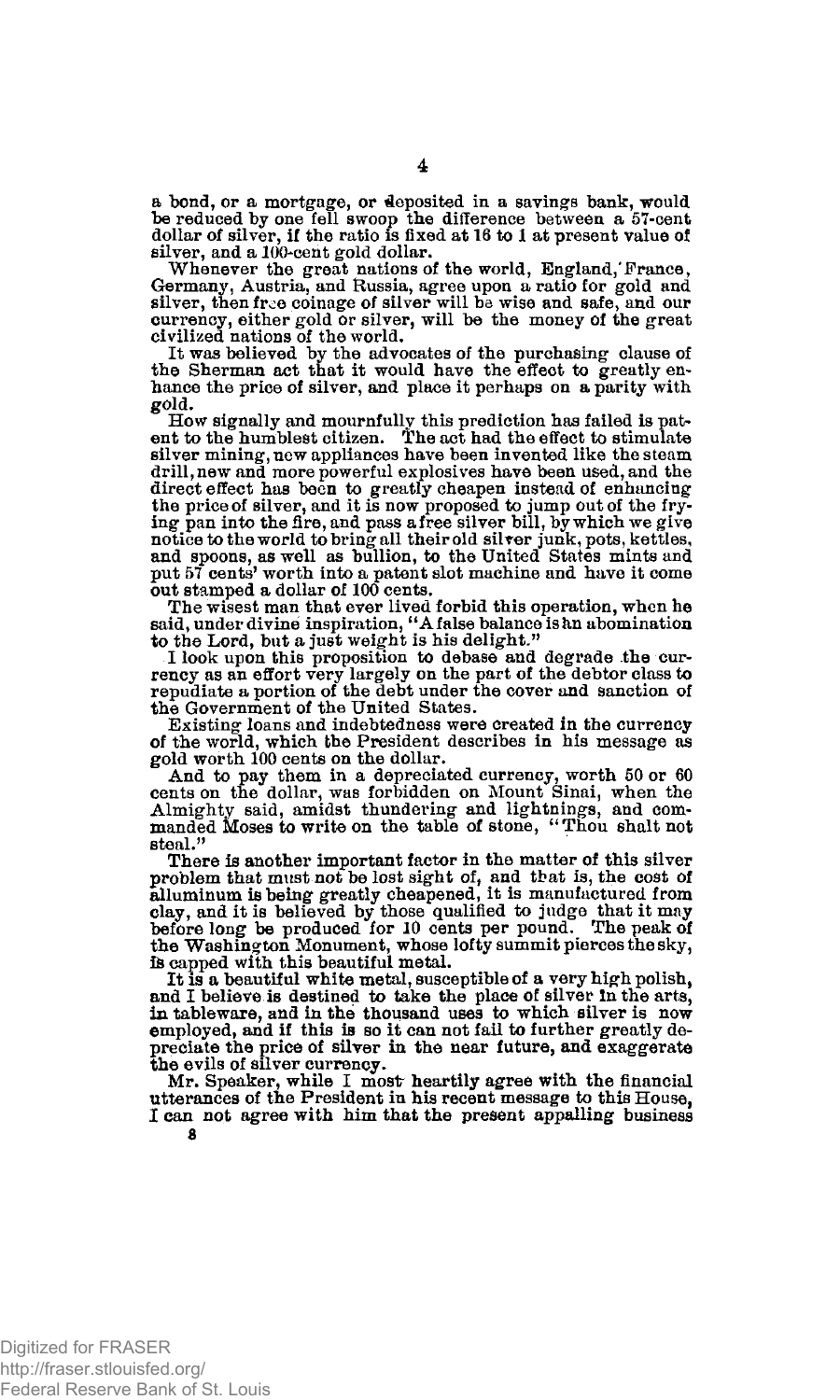situation is entirely due to the purchasing clause of the Sherman set. It is believed that the personal property in this country has shrunk one and one-half billion dollars since his election last November.

It is idle and preposterous to attribute this shrinkage, solely and entirely, to the purchase of four and one-half million ounces of silver per month.

The Sherman act was passed July 14,1890, and had been in operation when the result of the election was known last November two and one-half years without apparent injury to business, and the Government purchases of silver amounting in round numbers to about one hundred and ten million dollars' worth since the act took effect.

And had the Government lost the entire amount, instead of the depreciation, it could in no way explain the terrible shrinkage in values to which I have referred, or the slow panic that is now upon the country.

This has been produced by an entirely different cause. The country has discounted the threats of the Democ atic platform, which declares all protection as unconstitutional, and proposes to place the country on a free-trade basis, or a tariff for revenue only. And the country has been getting ready for lower prices promised by Democratic speakers in the last campaign. There promised by Democratic speakers in the last campaign. There is no evidence of overproduction, the merchant has bought from hand to mouth, the manufacturer declines to make goods in the face of a falling market, and the uncertainty hanging overvalues and the tariff has had the effect that every wise business man foresaw when the result of the election was known last November, i. e., to paralyze business and to throw thousands of workingmen out of work, to destroy our home market and principal market for agricultural products, by driving thousands of men, who were formerly consumers, into the business of last resort agriculture.

Mr. Speaker, it does not take a statesman to see that if the promises of the Democratic platform are to be performed, and if we are going to buy our goods in England or in other European markets, and if .all protection is to be wiped out, then we can not at the same time manufacture goods in this country and give employment to American workingmen.

Under similar conditions in 1847, when we had a tariff for revenue and bought all our goods in England, and had no business in this country but agriculture, in the face of an abundant harvest one inhabitant in thirteen and one-half in New York State was a pauper, and soup houses were opened in every ward in New York City to feed the starving poor; and, unless all signs fail, that thing will be repeated in all large cities in the Union next winter.

God only knows how far the hand on the dial of progress was turned backward at the election last November. The country was at that time prosperous and enjoying unbounded prosperity under the wise and far-reaching statesmanship of the McKinley tariff act.

Never in the history of the world would an average day's pay of a workingman buy as much of the necessities and luxuries. Money was abundant for all purposes. All this is now **8**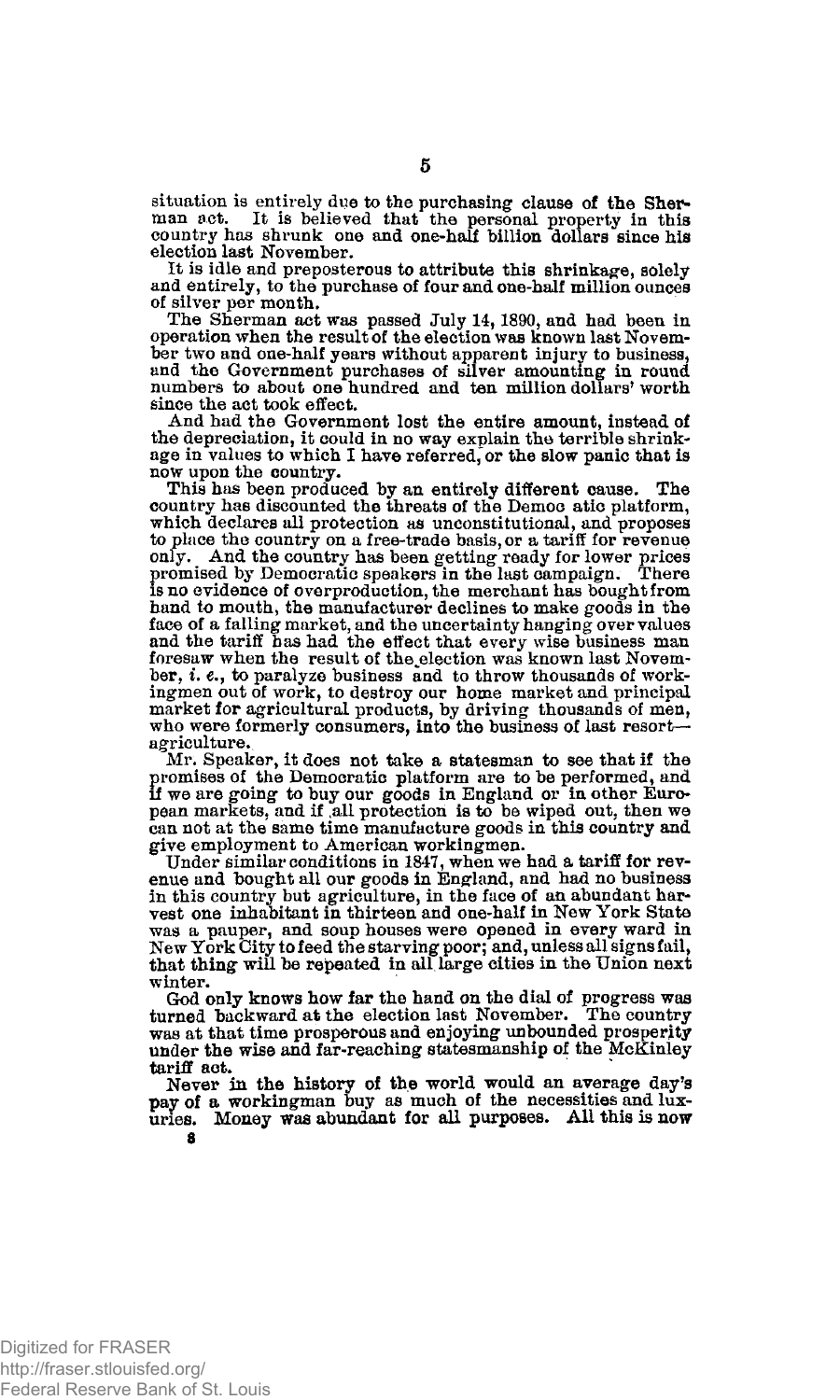changed. Instead of expansion we have contraction and hoarding of money; instead of confidence we have distrust; instead of progress in business we have stagnation; our factories are closing, and thousands of workingmen are being turned into the streets.

The home market for agricultural products is destroyed by the very threat of a tariff for revenue only, and I call the attention of the gentleman from Kansas [Mr. **SIMPSON**] to this fact.

Confident I am, if the election were to be held to-morrow, in the light of our present experience the Republican party would sweep every Northern State.

There is no school like the school of experience, and if the people of this generation will learn in no other, they must learn, what past generations have learned, that a tariff for revenue or free trade means paralysis and death to every material interest of the country.

Mr. Speaker, in 184?, the period I have mentioned, Horace Greeley wrote in the New York Tribune as follows: "Why is it that the skilled laboring men, willing to work, are going to the soup houses to get enough to sustain themselves and family, when we are paying ninety millions in gold to buy the goods that we could produce with our own labor?"

And, Mr Speaker, when the free trade promises of the Dem-ocratic platform are performed, that will mean three hundred millions of gold sent to Europe to buy goods we could and should make ourselves.

Mr. Speaker, a great Virginia statesman, Patrick Henry, in<br>his immortal argument in favor of independence, in the Virginia House of the Assembly, in 1775, exclaimed, "Why stand<br>we here idle? The clash of resounding arms is pity for his distressed and oppressed countrymen in the then far distant Massachusetts colony. A national calamity is upon us, the cry of distress goes up from an afflicted country. Why this  $\text{delay by this Demoncratic Congress}$  "Why stand we here idle?"<br>The situation of the country is appalling; the eyes of

try and the world are upon us as never before. The President has wisely pointed out a financial danger which threatens us, and the majority of this House should proceed at once to define and declare its economic and financial and tariff policy, especially its tariff policy, that the uncertainty be re-moved, and that the great business interests of the country may know the worse, and the conditions which will confront them as regards finances and the tariff.

In the words of Patrick Henry " Why stand we here idle?"

Now, one word in regard to the relations of the two parties to this financial question. The preposterous claim is made in Massachusetts by the Boston Herald and other Democratic papers and speakers that the Democratic party is in favor of the gold standard and the Republican party is the party of free coin-age of silver. And, say they, "Did not we send a stripling from<br>age of silver. And, say they, Any man who would make such a claim on this floor would be laughed to scorn.

One of the Democratic speakers on yesterday oalled attention **8**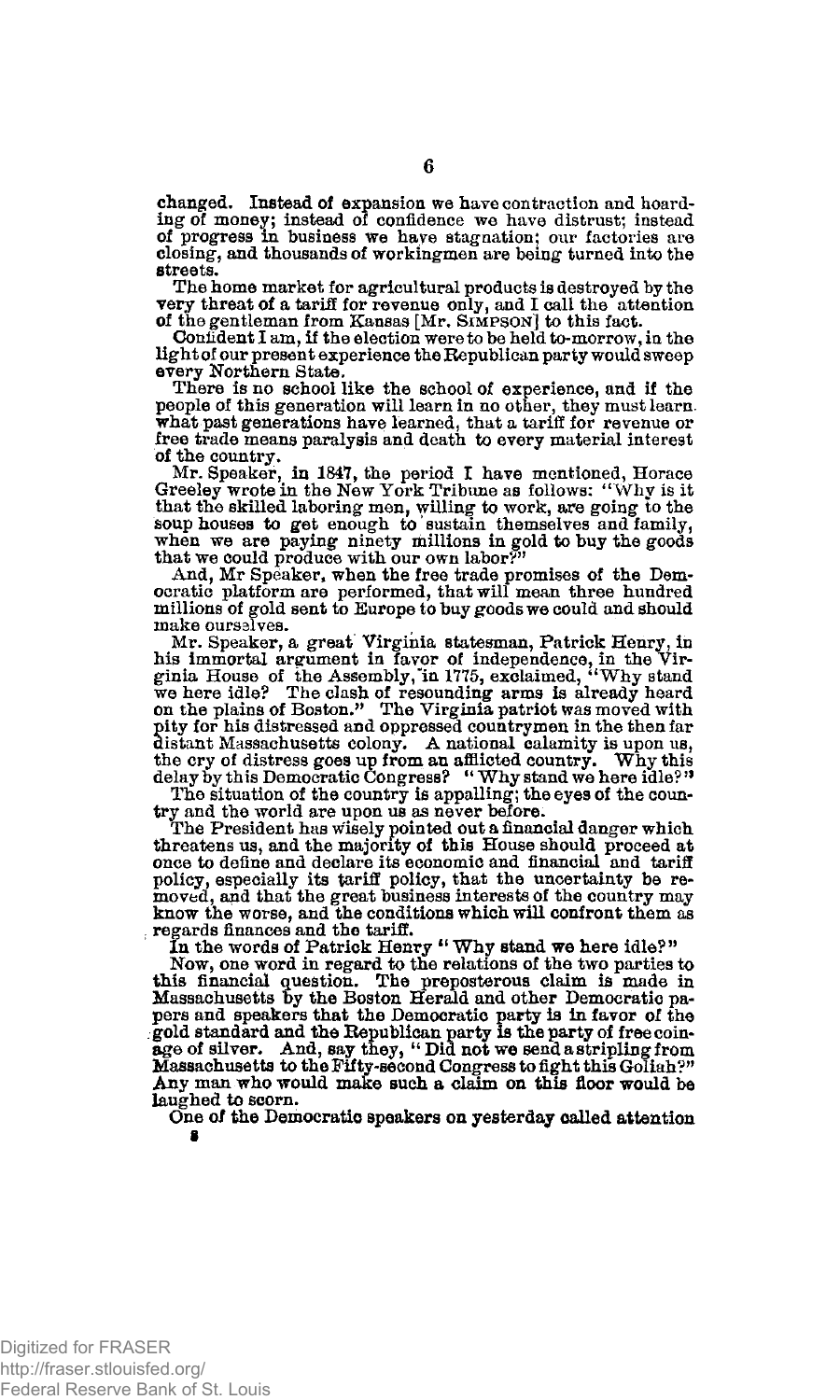*to* the fact that the Democratic conventions in every State in the Union, save Massachusetts, who had made any expression had declared for free coinage of silver. And I shall be happily disappointed if, when the votes are counted, it is found that the President can command the vote of 20 per cent of his party to repeal the purchasing clause of the Sherman act.

But, did not the Republicans pass the Sherman act ? Yes. And did not the Democrats vote against it? Yes; but for an entirely different reason than the Democrats in my section would have the country believe.

The Sherman act was a compromise to prevent the passage of a free-coinage measure by the nearly solid vote of the Democratic party aided by a few Republicans from the silver States. I say the Sherman act was denounced on this floor and in my hearing, in the Fifty-first Congress, by the gentleman from Missouri [Mr. **BLAND**] and others, as a gold-bug measure, hostile to silver. Could the Republican conferees have gotten into the bill the

provision making the purchasing clause inoperative after two or  $\cdot$ three years, which we were prevented from doing by the solid opposition of the Democratic party, all would have been well.<br>Why, Mr. Speaker, the moment you say "honest money,"<br>"board of trade," "chamber of commerce," "nati

on this floor that moment the Democratic party on this floor cries out "shylock," "gold-bug," "Wall street "--as though the great business of this country could be done without these institutions.

All honbr to the President, who has simply taken Republican ground on the subject of finance, and all honor to those Democratic members on this floor, like the gentleman from Maryland [Mr. **RAYNER**], who break from their party and vote with the Republicans to sustain the President in his defense of our national financial honor.

The last Democratic campaign in Massachusetts was run on the poor man's, dinner pail. In the next campaign the Democratic speakers will please tell him how to get something to put in his dinner pail under the policy of free trade.

The Democratic rallying cry last November was " Retrench-ment and reform." In the light of present experience I submit that these words will be a stench in the nbstrils of the American people before this Administration closes. Its imbecility is seen not only in the management of the Treasury Department, but in the State Department as well—witness its imbecility with refer-ence to the Sandwich Islands matter, endangering and threatening foreign complications. Witness the same with reference to the Chinese-exclusion act—a hoodlum Democratic measure sprung on the last House of Representatives on suspension day.

The Supreme Court has declared the act constitutional. Why does not the Administration enforce the act? No, the American people are learning in the dear school of experience that the Democratic party is incompetent to run this Government. Until the country shall show, by town, city, State, and Congressional elections, that the country repudiates that party, there can be little relief from the awful Democratic nightmare that now sits upon the vitals of this fair country of ours.

Does the House or the country want proof of the effect of the **8**